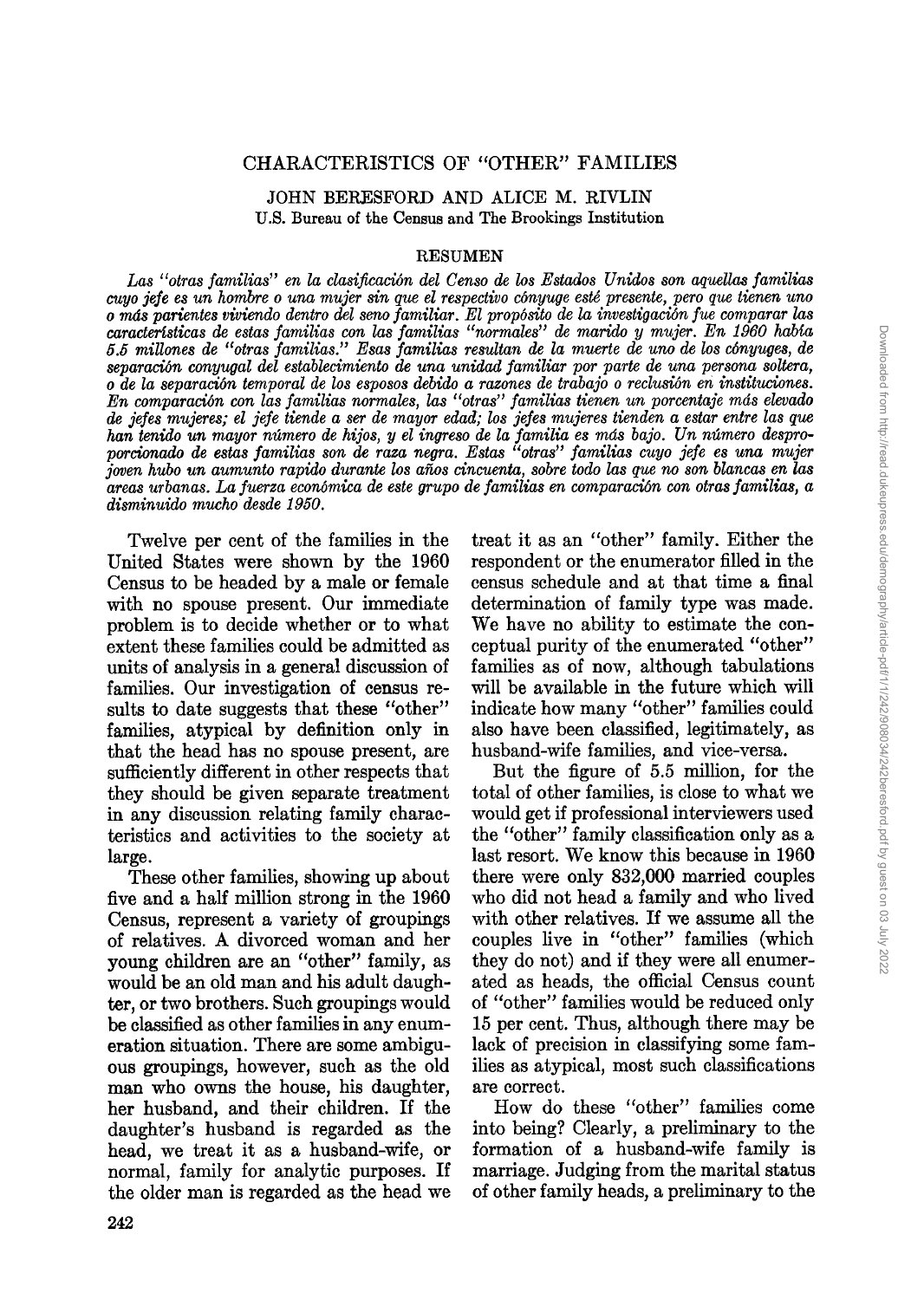formation of an other family is the breakup of a marriage.

The marital statuses of "other" family heads suggest at least three different events which precede the formation of other families. One is the death of one spouse. This event is most important for the formation of "other" families with older heads but is probably also involved in many cases where a young single person has taken over the family headship from a widowed parent. Another is marital discord leading to divorce or separation. This event probably precedes the formation of most young "other" families, particularly families with female heads with own children. The third is a separation of spouses for benign reasons. This event creates a proportionately small number of what might be called temporary "other" families.

About half of the females heading "other" families are widowed, and the remaining female heads of families are most likely to be divorced or separated. About one out of ten female heads is single. The marital status situation is similar for male heads although proportionately many more male heads than female heads are single. In this connection it is interesting to note that of all single female heads, 83,000 (17 per cent) reported the presence of their own children (presumably illegitimate children) in the household.

Some female heads with own children who may have never been married may have reported themselves as separated or divorced to the detriment of the quality of the data on marital status for female heads. Regardless of marital status, however, when there are own children present in an "other" family, which there are for 2.2 million families, we may be fairly certain that a man and woman were together at one time. The end of this togetherness began an other family usually with one of them as head. About 40 per cent of all "other" families have own children under 18 present in the household.

The temporary "other" families are those in which the head is married and the spouse is absent from the household for reasons unrelated to marital discord. These families are a small fraction of all other families, but they have increased about 80 per cent since 1950. Most of the increase in female head families of this sort results from greater numbers of husbands in the Armed Forces in 1960 than in 1950. However, in this category male heads almost doubled during the decade. In 1960 there were 170,000 wives absent from these "other" male head families. It is likely that many of these wives were in institutions.

Now, the definitional difference between "other" families and normal families focuses on membership composition, that is, a spouse is missing in "other" families. In terms of family composition, and the responsibilities of family management, there is an equality of sexes in husbandwife families. However, this equality does not carry over to "other" families. Three out of four "other" families had female heads in 1960. The fact that "other" families are more frequently managed by females is one of five major items in the catalogue of reasons we developed for justifying special analytic treatment for "other" families.

The second item is color of head. "Other" families are twice as likely as normal families to have nonwhite heads; but, of equal interest, nonwhite families are twice as likely to be of the "other" type than white families. About one out of four nonwhite families is an "other" family.

The third item is age. Heads of "other" families are more often in the upper age groups than heads of husband-wife families. There was one out of four other family heads 65 years old or over in 1960, but only one out of eight normal family heads in that age range. However, among nonwhites only, the normal and "other" family head age differences diminish.

Fourth, the presence of own children under 18 in "other" families varies sharply with age of head compared to husbandwife families. Young female heads (under 35) are more likely to have some own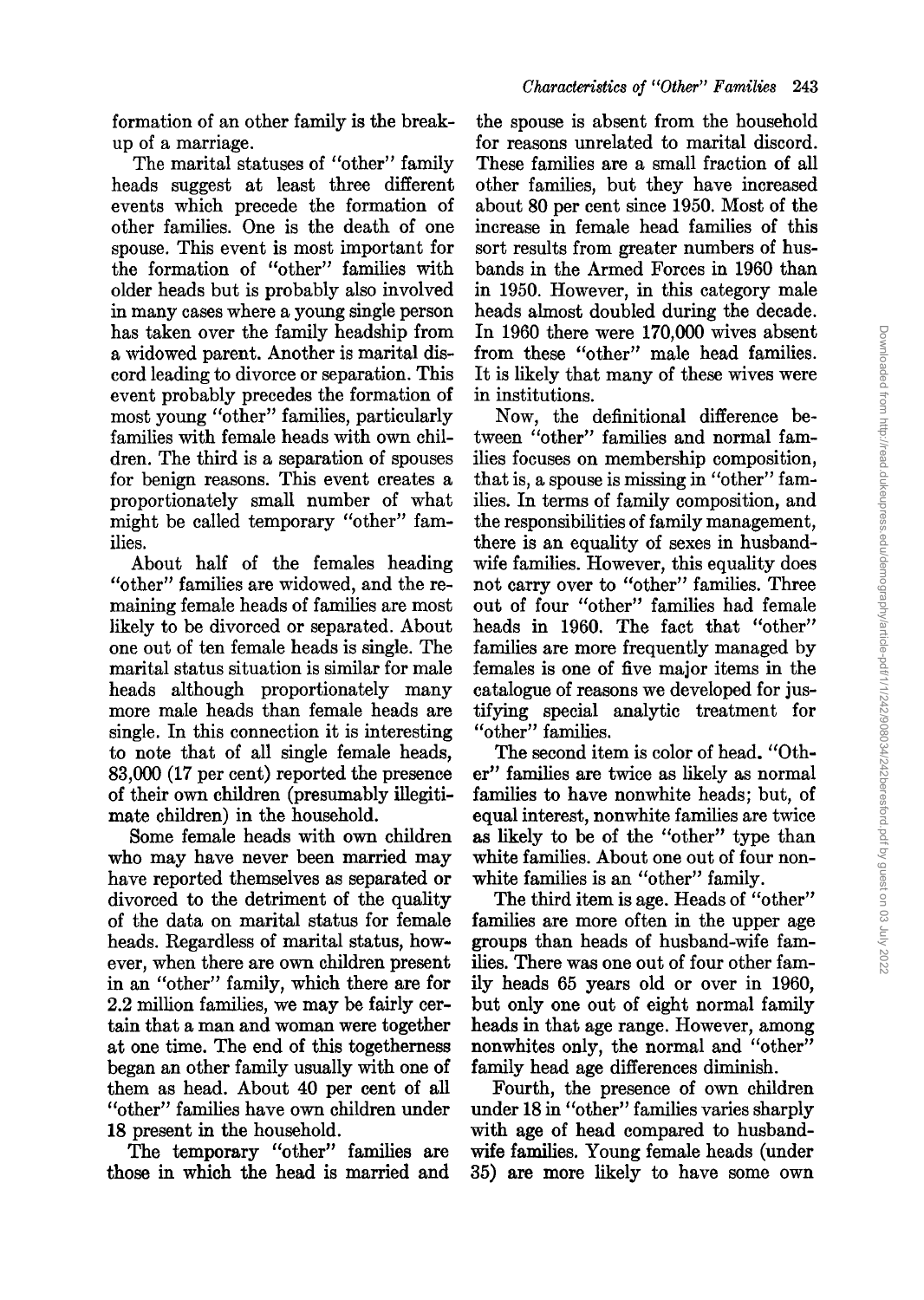children under 18 than husband-wife families, and older female heads are less likely to have them than normal families. Furthermore, among all young husband-wife and female head families with some own children under 18, the female heads have proportionately more own children than the normal families.

This finding led us to ask if female "other" family heads have higher cumulative fertility than wives. Published 1960 Census data will not answer that question, but we were able to examine some relevant tallies prepared in checking out the one-in-a-thousand sample which the Bureau of the Census has recently made available for public use. These figures show a striking cumulative fertility difference between wives and female family heads. The female heads have a cumulative fertility rate one-fourth larger than the wives. Among those females who were mothers by 1960, wives had an average of 2.9 children ever born, and female heads had an average of 3.7 children ever born.

We estimate that the age and color differences between wives and female heads could, at most, account for about one-third of the cumulative fertility difference.

The last major item in our catalogue of differences is income. "Other" families have less income than husband-wife families.

Examining income in relation to the sex and age of atypical family heads reveals that under age 65 the male head other families are somewhat poorer than husband-wife families, and the female head families are much poorer than husband-wife families. However, over age 65, other families, both male and female, had higher median family income in 1959 than husband-wife families.

In any economic analysis there is little doubt that "other" families will obscure relationships at the lower end of the family income scale if they are combined with husband-wife families.

When we look at changes in the char-

acteristics of "other" families since 1950, the other families begin to look less like a separate category of analysis and more like a miscellaneous collection of widely varying atypical family situations which are waxing or waning independently of one another. In particular, the young, urban, nonwhite female head with own children emerges as a growing force from 1950 to 1960, and older widowed persons appear as less likely to be the head of an "other" family in 1960 than in 1950.

Although "other" families increased somewhat less rapidly than husband-wife families between 1950 and 1960, the number of "other" families with male heads actually declined. The young male heads decreased most.

Female head families, by contrast, increased almost as rapidly as husband-wife families. In the younger age groups female heads increased more rapidly. For example, with age of head under 35, there were 47 per cent more families with female heads but only 7 per cent more husbandwife families in 1960 than in 1950. Among the young nonwhites, the female head family increases were even more spectacular. They increased 62 per cent, compared with a 7 per cent increase in young nonwhite husband-wife families. These increases in female head families were concentrated in urban areas, especially among nonwhites.

Older "other" families increased proportionately less than all families during the decade, even though all persons over 65 increased proportionately more than the total population. Between 1950 and 1960 the proportion of widows and widowers among "other" family heads dropped sharply. At the same time the proportion of divorced persons among other family heads of both sexes increased. The proportion of separated female heads also increased, while the proportion of separated male heads stayed about the same. All these changes were true of nonwhites as well as whites.

We first suspected that the change in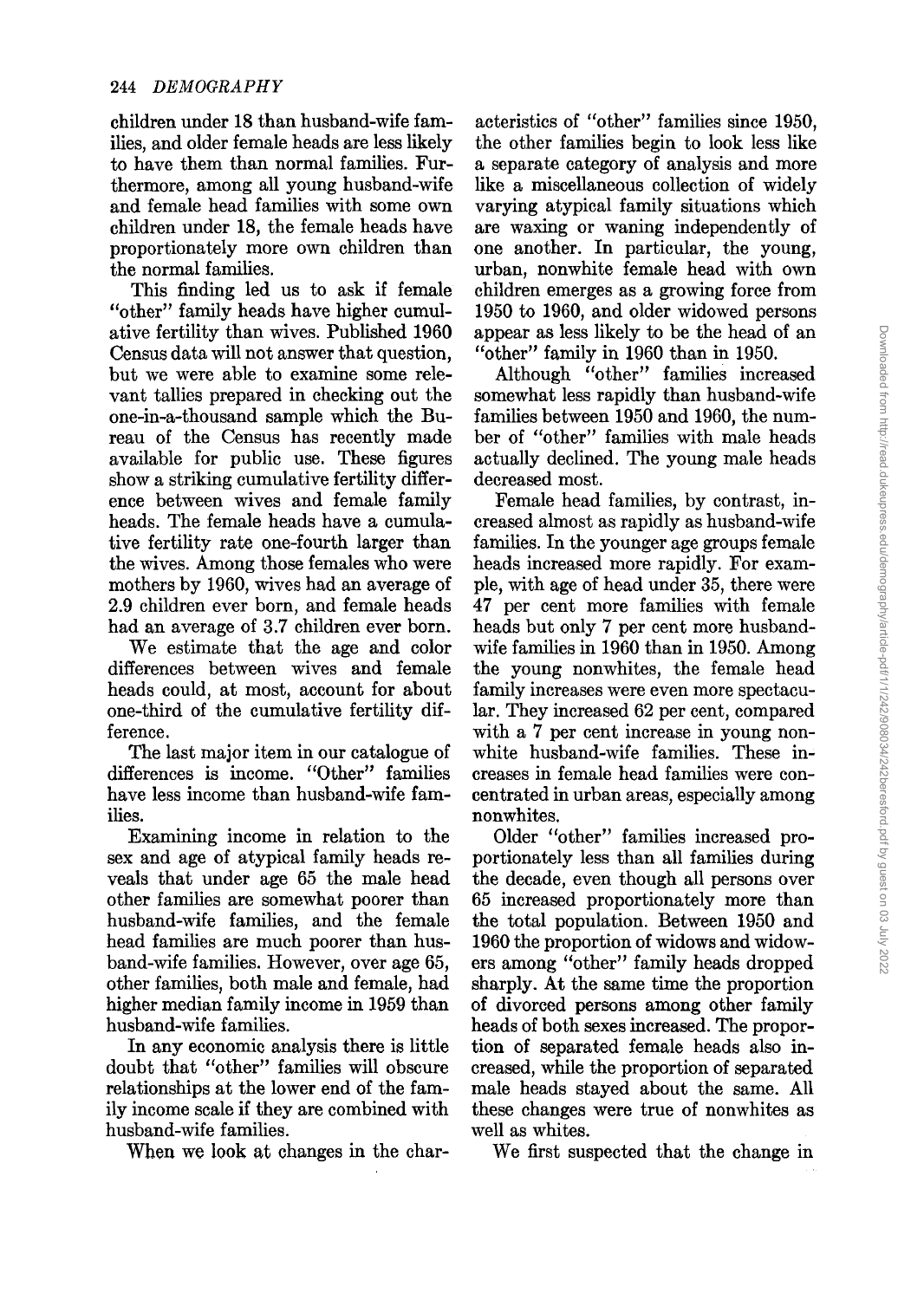the marital status distribution of "other" family heads, at least for female heads, might be explained by their changing age distribution. But the application of 1950 marital status proportions by age to the 1960 age distributions did not yield the marital status distribution shift we observed in the published data. Apparently, the proportion of widows declined and the

even within age groups. To check our inferences we compared 1950 Census data with the March 1962 Current Population Survey. Here we found that the proportion of widowed persons among other family heads of both sexes dropped between 1950 and 1962 in all age groups except the highest (75 years and over). The proportion of divorced and separated persons increased in most age groups under 65. In case you wonder where the widows went, they were much more likely in 1960 than 1950 to be living alone or with nonrelatives as primary individuals.

proportion of divorced persons increased

The income position of all families, normal and atypical, improved between 1950 and 1960, with a constant dollar increase of about 50 per cent in median income. "Other" families with male heads improved their position over the decade somewhat more than heads of normal families, especially in the youngest and oldest ages. In the oldest age group the median income of the female head families more than doubled during the decade. The median income of female head families increased least in the youngest ages, gaining only about half as much as that of all families.

Because incomes rose generally over the last decade, it is not surprising that in 1960 there were 44 per cent fewer families, over-all, with incomes under \$2,000 than there were in 1950. This reduction in the absolute number of low income families was visible in each age group for husband-wife families and for "other" families with male heads. Even female head families as a whole experienced a reduction of 24 per cent in the under \$2,000 family income group. However, as a single exception to this happy finding, the absolute number of female heads under age 35 with less than \$2,000 family income increased by 21 per cent from 1950 to 1960. In 1960 these female head families under age 35 had a median income of \$1,780. These are the same other families that have shown the greatest increase since 1950 and which have proportionately more own children than husband-wife families of the same age of head.

These descriptive details make it clear that "other" families differ too much from husband-wife families to permit combining the two groups for most analytic purposes.

But it is also clear the "other" families differ far too much among themselves to be satisfactorily regarded as a single group. For the most part, "other" families with heads age 45 and over, especially those with heads 65 and over, represent the last stage of the normal family life cycle-the phasing-out of the husbandwife family after the death of one spouse.

"Other" families with younger heads, however, represent deviations from the normal pattern of the family life cycle.

The young female head "other" families increased extremely rapidly during the 1950's, especially among nonwhites in urban areas. This rapid change surprises no one who is familiar with city welfare programs. It is worth noting that the economic power of this group of families relative to all families has decreased sharply since 1950.

We expect that "other" families with young female heads will continue as an important segment of all "other" families, particularly as long as economic, social, and demographic conditions are favorable for childbearing, legitimate or otherwise, and for divorce and separation. These young female head families, 700,000under 35 and 1.5 million under 45, have public policy implications out of proportion to their numbers and will undoubtedly be